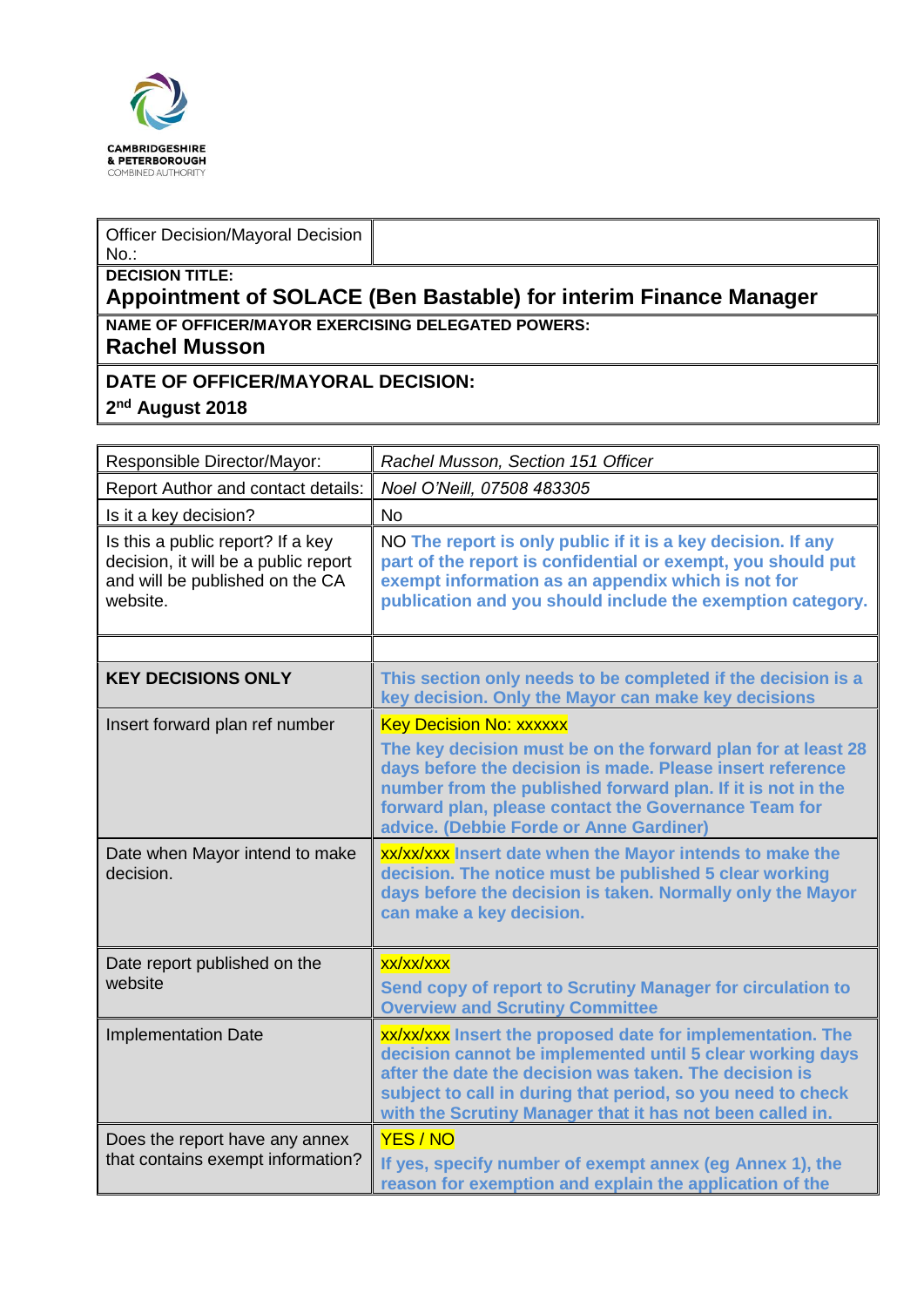

| public interest test. Keep the exempt information separately<br>from this report on the shared drive. |
|-------------------------------------------------------------------------------------------------------|
|                                                                                                       |

| Decision taken                           | Please provide the exact details of the decision taken.                                                                                                                                                                                                                                                                                                                                                                        |                                                                            |  |  |
|------------------------------------------|--------------------------------------------------------------------------------------------------------------------------------------------------------------------------------------------------------------------------------------------------------------------------------------------------------------------------------------------------------------------------------------------------------------------------------|----------------------------------------------------------------------------|--|--|
|                                          | The S151 Officer agreed to appoint Ben Bastable for 6 months in<br>the capacity of interim Finance Manager through the recruitment<br>services of SOLACE.                                                                                                                                                                                                                                                                      |                                                                            |  |  |
| Authorisation (delete as<br>appropriate) | This decision has been taken under:<br>General authorisation (those decisions delegated to officers as per the<br>Constitution):<br>1. Chapter 14 para 7.                                                                                                                                                                                                                                                                      |                                                                            |  |  |
| Background Information                   | Give details of background information Give more information about the<br>proposed decision<br>With the imminent departure of Simon Wasterney, a resource was<br>required immediately to help manage the MTFP development and<br>support the organisation through the next budget process. It was<br>decided that an interim would be best fit for now and allow the<br>new Finance Director to shape the future organisation. |                                                                            |  |  |
| Alternative options<br>considered.       | List alternative options considered and rejected and the reasons for rejection.<br>Do not leave this section blank or put 'None'. There is always an alternative even<br>if it is to do nothing.<br>Do nothing - Too much pressure on existing staff<br>Recruit permanently - Take too long and restrict the structure for new Finance<br>Director                                                                             |                                                                            |  |  |
| <b>Financial Implications</b>            | Please include the total costs and how the project will be funded. Please include<br>budget codes for your directorate<br>This is revenue and will be funded from the Finance salaries<br>budget<br>A44195 CX0032                                                                                                                                                                                                              |                                                                            |  |  |
| Consultation                             | List<br>relevant<br>consultation<br>any<br>undertaken in relation to the decision.<br>For example portfolio holders, other<br>Chief Officers.<br><b>Chief Executive</b>                                                                                                                                                                                                                                                        | Name and Date approved (or indicate<br>if not applicable) - Not applicable |  |  |